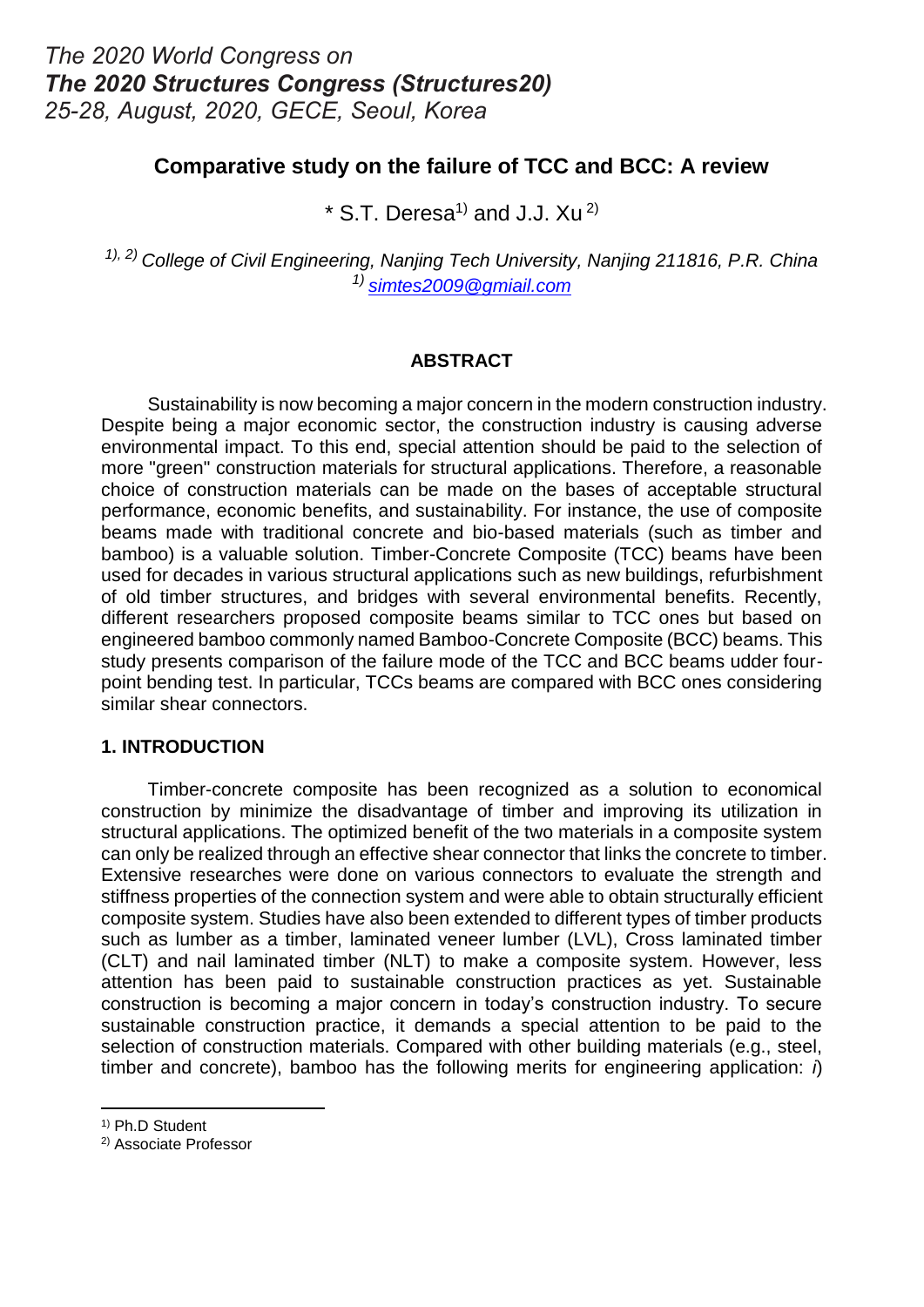shorter growth cycle; *ii*) lower thermal conductivity; *iii*) lower energy consumption; *iv*) higher strength-to-weight ratio; *v*) easy for prefabrication and assemblage [\(Xiao et al.,](#page-6-0)  [2013b;](#page-6-0) [Sharma et al., 2015\)](#page-5-0); and for these reasons, it is very promising to extend the application of engineered bamboo in structural applications. Glued laminated bamboo, namely glubam, is an engineered bamboo developed by Xiao et al. [\(Xiao et al., 2007\)](#page-5-1). Recently, a series of experiments are, [\(Xiao et al., 2010;](#page-6-1) [Xiao et al., 2013a;](#page-5-2) [Xiao et al.,](#page-6-2)  [2017\)](#page-6-2), carried out to investigate the material properties and structural performances of glubam. Following these studies, glubam has been used in bridges structures. Similar to timber-concrete composite floor system [\(Ceccotti, 2002;](#page-5-3) [Clouston et al., 2004;](#page-5-4) [Dias,](#page-5-5)  [2005\)](#page-5-5),

A reasonable choice of construction material can, therefore, be made on the bases of structural performance, sustainability and economic benefits. Thus, the comparison of structural performance of the timber-concrete composite (TCC) and the bamboo-based composite, bamboo-concrete composite (BCC) system is very crucial. It allows to make a wise decision on selection of construction materials for structural application. Therefore, this paper presents comparison of mechanical and structural performances of bamboobased composites with timber-concrete composite (TCC), based on the global and local behavior of the composite.

#### **2. Comparison of bending Performance of TCC and BCC**

 [\(Shan et al., 2020\)](#page-5-6) and [\(Deresa et al., 2019\)](#page-5-7) conducted bending test on full-scale bamboo-concrete composite beams using glubam beams replacing the timber beam . Shan *et al*. [\(Shan et al., 2020\)](#page-5-6) conducted bending test on 8000 mm bamboo-concrete composite (BCC) using 112 mm  $\times$  380 mm (width  $\times$  depth) glubam beam (glubam from thin bamboo strips) and 900  $\times$  100 mm (width  $\times$  depth) concrete using various shear connectors. Similarly, [\(Deresa et al., 2019\)](#page-5-7) conducted a bending test on 3600 mm long composite beam made of glubam (from thick bamboo strips) and recycled aggregate concrete (RAC) slab. The bamboo-recycled aggregate concrete composite (BRACC) or glubam-recycled aggregate concrete composite (GRACC) is composed of a glubam joist of 60 mm  $\times$  300 mm (width  $\times$  depth) and recycled aggregate concrete flange of 1000 mm × 100 mm (width × depth) connected using screw and notch shear connectors. The RAC slab is manufactured with 30% recycled aggregate (RA) replacing the natural aggregate (NA). This percentage was chosen based on research findings from literatures on the effect of recycled aggregate for structural applications. Accordingly, up to 30% replacement of RA don't significantly affect the compressive strength and structural performance of concrete.

A number of researches have been conducted to study the structural performance of timber-concrete composite system through bending test using various types of shear connectors. Among these studies some recent ones are considered herein to compare the local and global failure behavior, and the overall structural performance of the bamboo-concrete composites to the TCC system. Studies are chosen based on the type of shear connectors used in the composite system. Therefore, the bending test result of these composite systems with the same connection type  $(i.e.$  notch and screw shear connectors) are selected for comparison. Accordingly, [\(Yeoh et al., 2009a\)](#page-6-3) conducted bending test on timber-concrete composite. The LVL joist has 63 mm width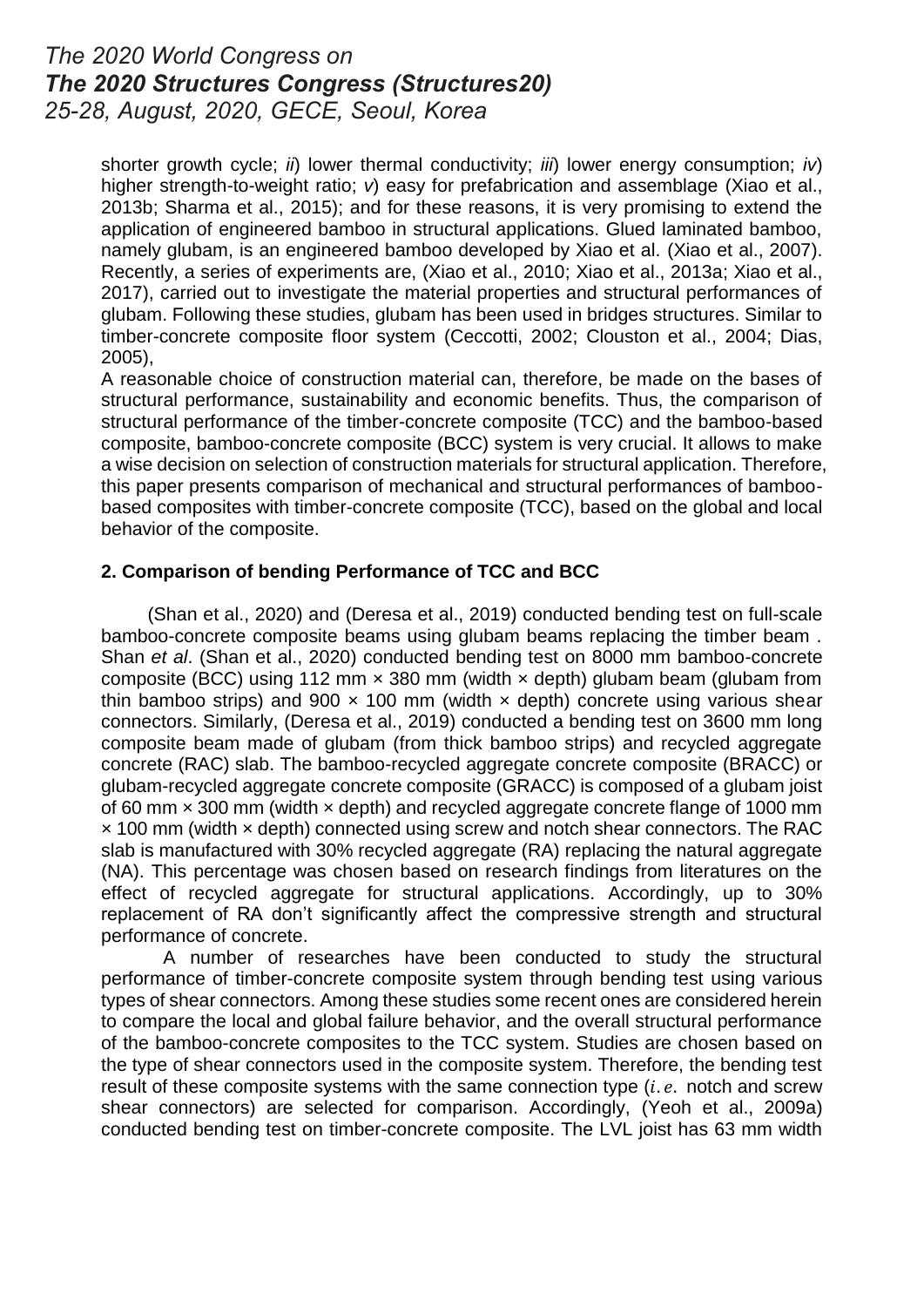and 400 mm height while the concrete slab is 600 mm wide and 65 mm depth with 17 mm plywood under the concrete slab. The notch length in in LVL-concrete composites is 150 mm and 300 mm. [\(Van der Linden, 1999\)](#page-5-8) conducted bending test on TCC beams of each 5700 mm long constructed from glulam as timber beam and concrete slab made of concrete grade C-25. Three types of shear connectors were used including notch reinforced with dowels of  $\emptyset$ 20 mm and screw arranged inclined at  $\pm$  45°. The timber beam was 100 mm tick and 200mm deep, while the concrete slab was 70 mm thick and 600 mm wide. [\(Gutkowski et al., 2008\)](#page-5-9) conducted bending test on layered timberconcrete composite of rectangular cress-section using notch shear connector reinforced with dowels. The bending test specimens had a span of 3510 mm with two types of crosssectional configurations: i) concrete slab size of 305 mm  $\times$  64mm, and timber beam size of 305 mm  $\times$  89 mm; *ii*) concrete slab size of 267 mm  $\times$  64 mm, and timber beam size of 267 mm × 89 mm. [\(Quang Mai et al., 2018\)](#page-5-10) conducted a full scale bending test on cross-laminated timber-concrete (CLT) composite using different types of shear connectors. Five specimens of rectangular cross-section with size of 900 mm ×6000 mm (width  $\times$  length) with 150 mm depth of timber and 100 mm depth of concrete topping were tested. Shear connectors of  $\varnothing$ 10 mm coach screw and  $\varnothing$ 7.5 mm SFS with length of 180 mm and 145mm, respectively, were used at different orientations (  $i.e. \pm 45^{\circ}$  and 90°). [\(Derikvand et al., 2019\)](#page-5-11) experimentally investigated the bending capacity of TCC system made of nail laminated timber (NLT) and concrete under short term bending test using Ø7.4 mm and 145 mm long SFS screw inclined at 45° as shear connector.

#### **2.1 Comparison of the failure mode**

**Figure 1** presents pictures showing the failure mode of the timber-concrete and GRAC composites. [\(Yeoh et al., 2009a\)](#page-6-3) reported two types of failure mode for the notch connection: *i*) for is under-designed connection, composite beams showed connection failure due to shear or crushing of concrete with plasticization of the coach screw in the notch: *ii*) for the well-designed connection, the global failure of the composite system is essentially attributed to tensile failure of the LVL joist in the constant bending zone. [\(Gutkowski et al., 2008\)](#page-5-9) reported failure mode that can entirely characterized as initial flexural tensile failure of the timber beam in the span with the maximum moment region. The study findings presented herein indicate that the global failure of the TCC system with a sufficiently designed notch shear connector (reinforced with either screw or dowels) is essentially attributed to the tensile fracture of the timber joist in the span between the two loading points.

In a similar fashion, [\(Deresa et al., 2019\)](#page-5-7) reported that the final failure of BRAC composite beams with the notch shear connector is exclusively characterized as flexural tensile failure of the glubam. The failure phenomenon observed can be explained that the glubam beam failed in tensile fracture and the bamboo strips pulled-off. In addition, shearing of the glubam due to delamination cracking that extended from the base of the last notch to one end was also observed. By contrast, [\(Shan et al., 2020\)](#page-5-6) reported that the global failure of the BCC is attributed to the connection failure for specimens with the notch series with inclined cracking of concrete and plasticization of screw in the notch. As can be seen from **Figure 1**, concrete crushing inside the notch due to shear has occurred in both composite systems. However, extent of the concrete damage is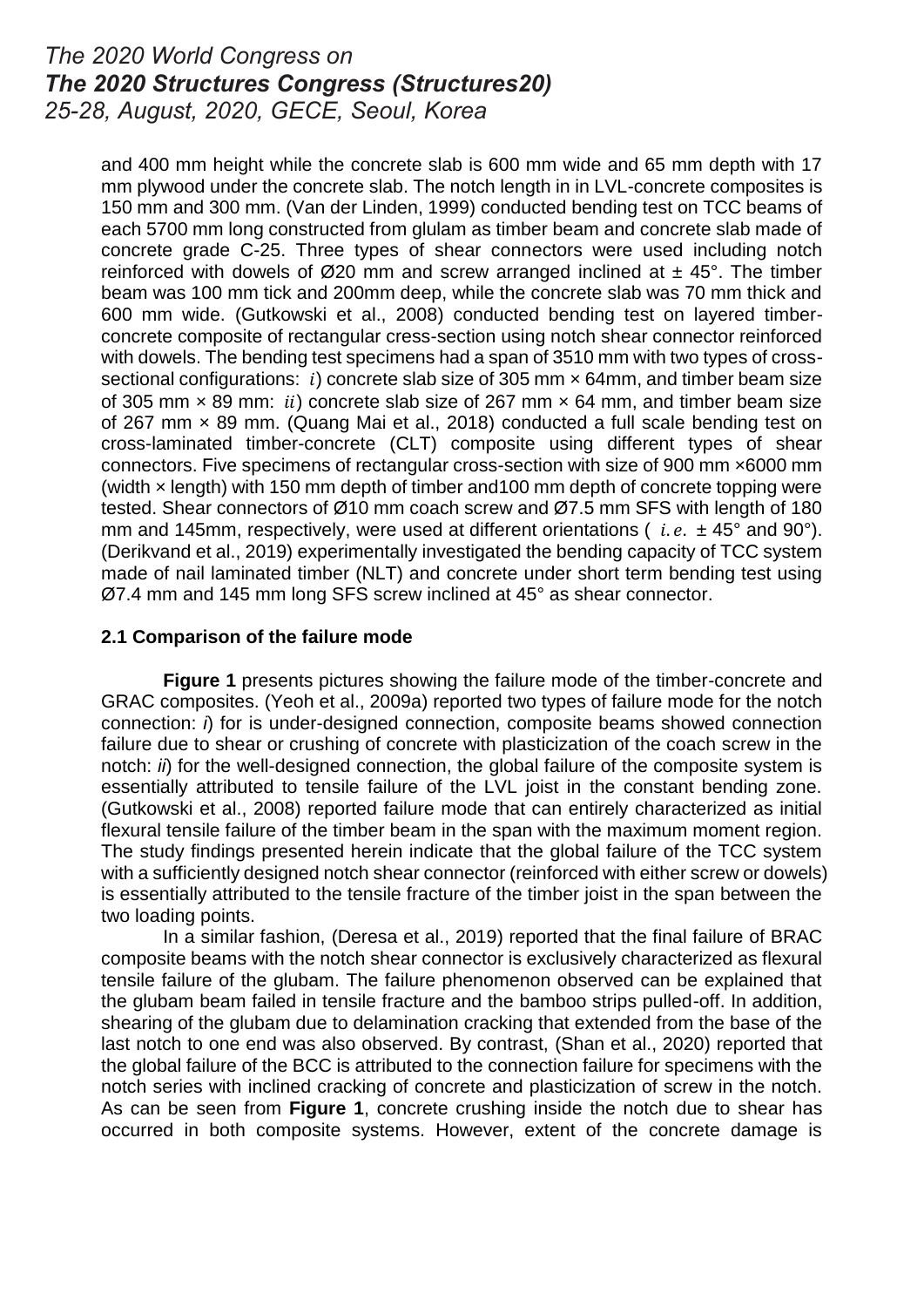somehow larger in the TCC system. It should be noted that the connection system in the BRACC is designed in such a way that it has to provide sufficient strength so that there should be no connection failure during the collapse test. Indeed, the failure observed indicted that the required condition was met. The notch adopted in the BRAC composite is cut inclined at  $15^{\circ}$  from the vertical. The inclination angle is supposed to provides advantage to avoid the stress concentration of a right angle at the base of the notch and proper placement of concrete during casting of the slab [\(Gutkowski et al., 2008\)](#page-5-9).

| (Yeoh<br>al.,<br>et<br>2009a)  |                                                                      |                                   |
|--------------------------------|----------------------------------------------------------------------|-----------------------------------|
|                                | Tensile failure of the LVL beam<br>a)                                | b) Concrete crushing in the notch |
| (Gutkowski<br>et<br>al., 2008) |                                                                      |                                   |
|                                | Tensile failure of the timber beam<br>a)                             | b) Concrete crushing in the notch |
| (Shan<br>al.,<br>et<br>2020)   |                                                                      |                                   |
|                                | Connection<br>failure,<br>a)<br>screw<br>plasticization in the notch | b) Concrete crushing in the notch |
| (Deresa et al.,<br>2019)       |                                                                      |                                   |
|                                | Tensile failure of the glubam beam<br>a)                             | b) Concrete crushing in the notch |

**Figure 1.** Failure pattern of the composite beams (Picture taken from the respective literatures)

[\(Van der Linden, 1999\)](#page-5-8) reported similar failure mode for the composites with both the notch and screw connectors. Firstly, concrete cracks observed in maximum tension zone with further widening and development of additional cracks upon increasing the load. Secondly, a gap between the timber beam and concrete slab occurred at location near the support, at one end. The gap increased as the load increased. After this, for the notch connection, the timber beam split at the notch near the last connector at one end. Shear block failure of the concrete in notch is also noticed which is described as a failure similar to that of ring and shear-plate connection in timber to timber connections. Finally, the global failure of the composite beams, with both the screw and notch shear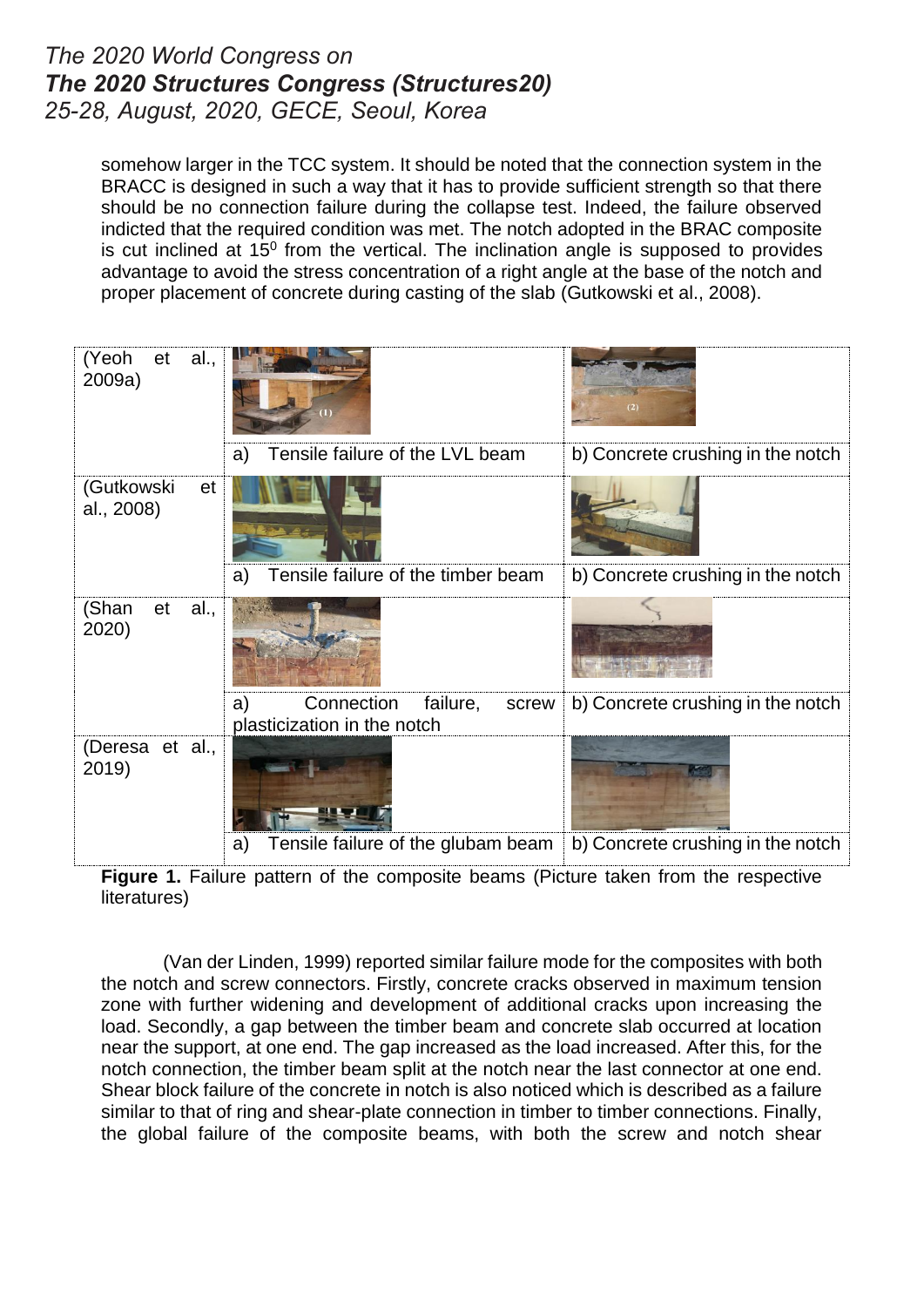connectors, is governed by the tensile failure of the timber beam. Similarly, the failure phenomena of timber-concrete composite system presented by Lukaszewska et al. [\(Lukaszewska et al., 2010\)](#page-5-12) with screw connection also characterized as typical tensile fracture of the timber joist. [\(Lukaszewska et al., 2010\)](#page-5-12) highlighted that no apparent damage was observed on screw, but the wood around the connector showed minor signs of embedment failure. [\(Quang Mai et al., 2018\)](#page-5-10) reported a combined tensile and shearing type of failure. The tensile failure occurs at the lower part on the first layer of the timber while shearing happened at the interface of the laminate at the maximum moment zone. As the load increased, shearing due to delamination at the interface of each layer subsequently progressed to the next transverse layer. It is mentioned that there was no significant failure observed in the concrete slab except few hairline cracks in the maximum moment zone. [\(Derikvand et al., 2019\)](#page-5-11) also reported essentially tensile failure of the timber beam leading to the global failure of composite beams.

| (Lukaszewska<br>et<br>al., 2010)   |                                                                               | Failure of the timber joist, SC-1-                                   |
|------------------------------------|-------------------------------------------------------------------------------|----------------------------------------------------------------------|
| (Quang Mai et al.,<br>2018)        | of do bease C<br>anto in the middle tomorre.<br>An the total financial fields | Failure of the timber joist                                          |
| (Deresa<br>et<br>al.,<br>2019)     |                                                                               | Sheared<br>type of failure of<br>glubam beam for Screw<br>connection |
| Shan et al. (Shan<br>et al., 2020) |                                                                               | type of failure of<br>Sheared<br>glubam beam for Screw<br>connection |

**Figure 2**. Failure of the composites with screw connections

On the other hand, the Bamboo-concrete composite beams with screw shear connecter showed a different type of failure mode from the TCC system. The global failure observed in both the BCC and BRAC composites with screw connection is somehow similar and can, exclusively, be characterized as sheared type of failure due to the delamination cracking of the bamboo strips in the glubam sheet. **Figure 2** shows some representative samples of failure mode of timber-concrete composite reported in the cited literatures, and bamboo-concrete composite beams with screw shear connector.

### **3. CONCLUSIONS**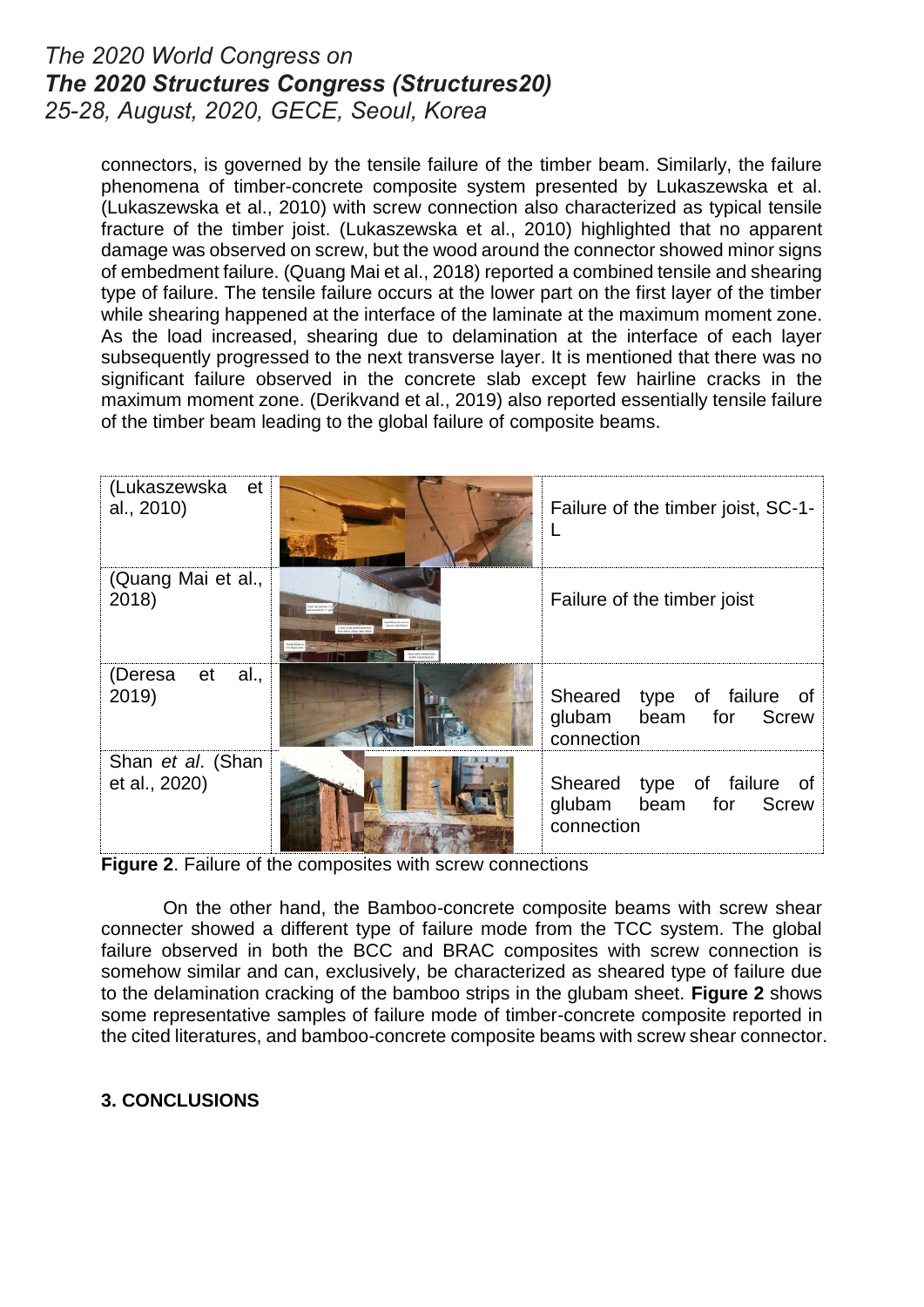The failure mode of specimen with notch shear connector can be exclusively attributed to the tensile failure of the joist for both the TCC and BCC system given that the connection system is well-designed.

BCC with screw shear connecter exhibited different type of failure mode from the TCC system with an exclusively sheared type of failure due to the delamination cracking of the bamboo strips in the glubam sheet.

The use of recycled aggregate in the concrete slab has showed no effect in the failure mode of the composite as the failure of all composite in the BRACC system is attributed to the failure of the glubam beam.

#### Reference

- <span id="page-5-3"></span>Ceccotti A (2002) Composite concrete-timber structures. *Progress in Structural Engineering and Materials* 4(3): 264-275.
- <span id="page-5-4"></span>Clouston P, Civjan S and Bathon L (2004) Experimental behavior of a continuous metal connector for a wood-concrete composite system. *Forest products journal.* 54(6): 76-84.
- <span id="page-5-7"></span>Deresa ST, Ren HT and Xu J (2019) Flexural behavior of glubam-recycled aggregate concrete composite beam. pp.173-180.
- <span id="page-5-11"></span>Derikvand M, Jiao H, Kotlarewski N, et al. (2019) Bending performance of nail-laminated timber constructed of fast-grown plantation eucalypt. *European Journal of Wood and Wood Products* 77(3): 421-437.
- <span id="page-5-5"></span>Dias AMPG (2005) *Mechanical behaviour of timber-concrete joints*. Univ.ersity of Coimbra, Portugal.
- <span id="page-5-9"></span>Gutkowski R, Brown K, Shigidi A, et al. (2008) Laboratory tests of composite wood– concrete beams. *Constr. Build. Mater.* 22(6): 1059-1066.
- <span id="page-5-12"></span>Lukaszewska E, Fragiacomo M and Johnsson H (2010) Laboratory Tests and Numerical Analyses of Prefabricated Timber-Concrete Composite Floors. *J. Struct. Eng.* 136(1): 46-55.
- <span id="page-5-10"></span>Quang Mai K, Park A, Nguyen KT, et al. (2018) Full-scale static and dynamic experiments of hybrid CLT–concrete composite floor. *Construction and Building Materials* 170: 55-65.
- <span id="page-5-6"></span>Shan B, Wang ZY, Li TY, et al. (2020) Experimental and Analytical Investigations on Short-Term Behavior of Glubam-Concrete Composite Beams. *Journal of Structural Engineering* 146(3): 04019217.
- <span id="page-5-0"></span>Sharma B, Gatóo A and Ramage MH (2015) Effect of processing methods on the mechanical properties of engineered bamboo. *Constr. Build. Mater* 83: 95-101.
- <span id="page-5-8"></span>Van der Linden MLR (1999) Timber-concrete composite beams. *HERON, 44 (3), 1999*. DOI: urn:NBN:nl:ui:24-uuid:20acbbd7-162c-4038-96cc-d478adc1fe6d.
- <span id="page-5-2"></span>Xiao Y, Chen G and Feng L (2013a) Experimental studies on roof trusses made of glubam. *Materials and Structures* 47: 1879-1890.
- <span id="page-5-1"></span>Xiao Y, Shan B, Chen G, et al. (2007) Development of a new type of glulam-glubam. *Modern. Bamboo Structure, Proceedings of First Int. Conf. of Modern Bamboo Structures*. 299.